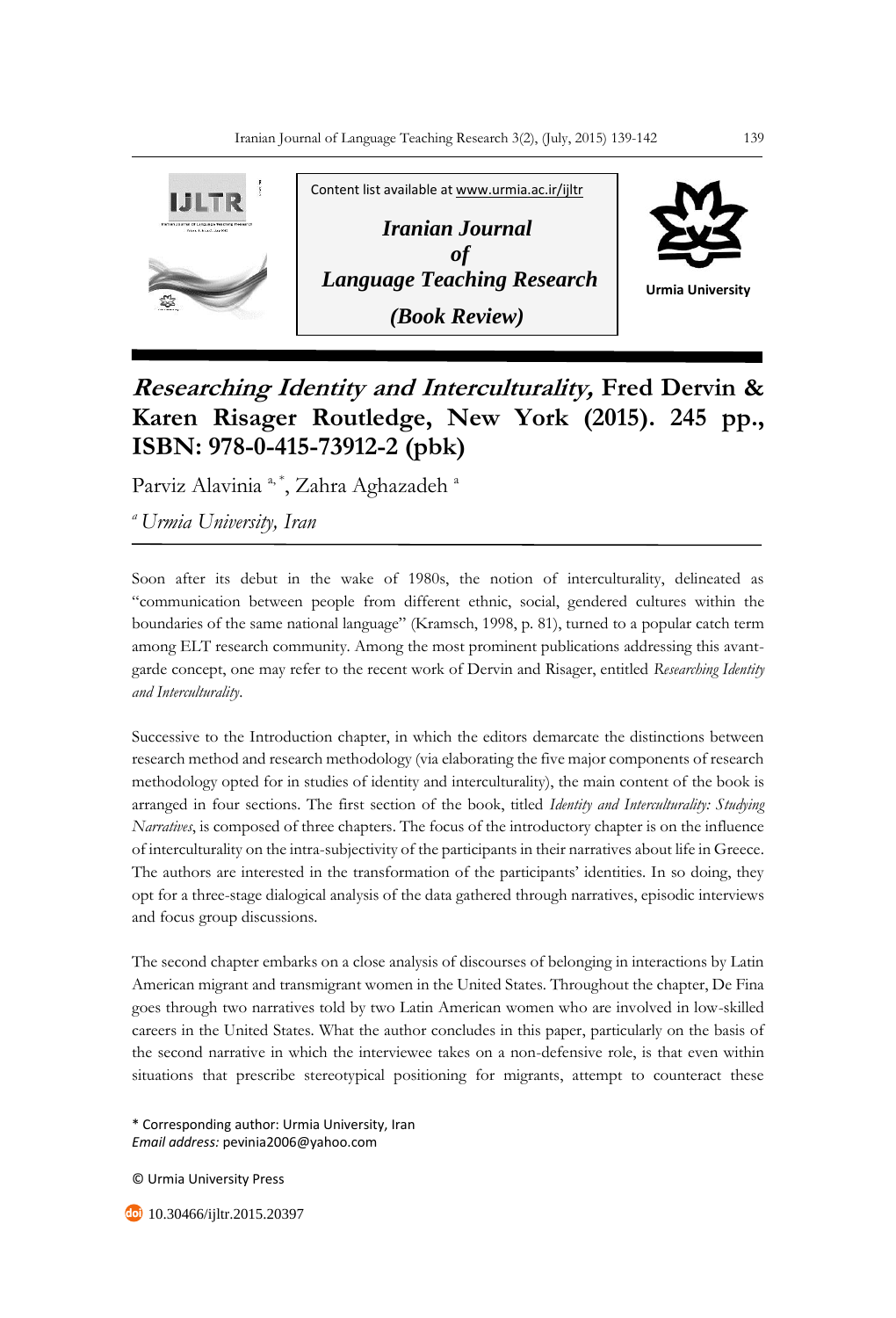deterministically ascribed social positions may lead to forming 'emergent identities' by the individuals, a feat that results from their experience of transnationalism.

In the third chapter, Baynham pursues the discussion of interculturally constructed identities by elaborating on two dichotomous conceptions of 'identity brought about' and 'brought along'. While the former delves into the role of interaction and intercultural encounters in performing and creating identity, the latter deals more with the notion of 'preexisting identities'. Though, as the writer claims, current research on identity and interculturality has buttressed the more paramount role of the former, the author himself advocates a view in which both types of identity have a crucial role to play. Resorting to participant observation and open-ended interview techniques for collecting data, the author of this article refers to narrative as a "privileged site for identity work" (p. 73) and lists four prominent and distinctive features of narratives, i.e., *repeatability*, *involvement*, *distribution of evidential responsibility*, and *pragmatic and metapragmatic explicitness* in this regard. Residing mainly on a narrative recounted by a Moroccan migrant living in the UK, the remaining part of the text analyzes the narrative in terms of stance, positioning and alignment, and comes to the conclusion that identity is actively built and rebuilt through social encounters in an intercultural arena.

Entitled *Identity and Interculturality: Studying Interaction and Discourse Contexts*, the second section of the volume is composed of three chapters that seek to analyze the natural interactions taking place in intercultural milieus. In the first article, Stokoe and Attenborough draw on the two ethnomethodologically-driven methods of conversation analysis (CA) and membership categorization analysis (MCA), and analyze some extracts characterized mainly by the discourses of 'complaint' and 'denial'. The focal message of this chapter is thought to be its instigation of the ethnomethodological perspective of 'culture-in-action' and the fact that "people invoke, produce, propose and sustain cultural knowledge about their own and others' identity category memberships" (p. 106).

In chapter 5, Hua demonstrates that interculturality provides an analytical perspective where cultural membership is said to be "neither prescribed nor static" (p. 119). Utilizing Membership Categorization Device (MCD) as the principal analytical means in this study, she investigates the interactional resources utilized by multilingual participants in a Chinese diasporic family in acting upon cultural identities. In so doing, the author delves into the role 'translanguaging' practice plays in constructing affiliation and disaffiliation. Among such tranlanguaging attempts, she makes mention of address terms, 'metalanguaging,' language play and code-switching, as useful devices employed by members of the diasporic community to establish accounts of Chineseness and non-Chineseness.

The last chapter in section 2 tracks the very line of argumentation regarding the dynamic and discourse-oriented nature of cultural identity. Thus, to Tranekjar, cultural identity encompasses "a hybrid performance of various cultural memberships that are actualized and enabled by the specific interactional context" (p. 126). Founding her research on Membership Categorization Analysis (MCA), in a manner akin to the other researchers referred to in the second section of the book, she implements the framework of discursive ethnography in the context of international student counseling sessions. In brief, this paper mainly highlights the role of 'passing' and "movement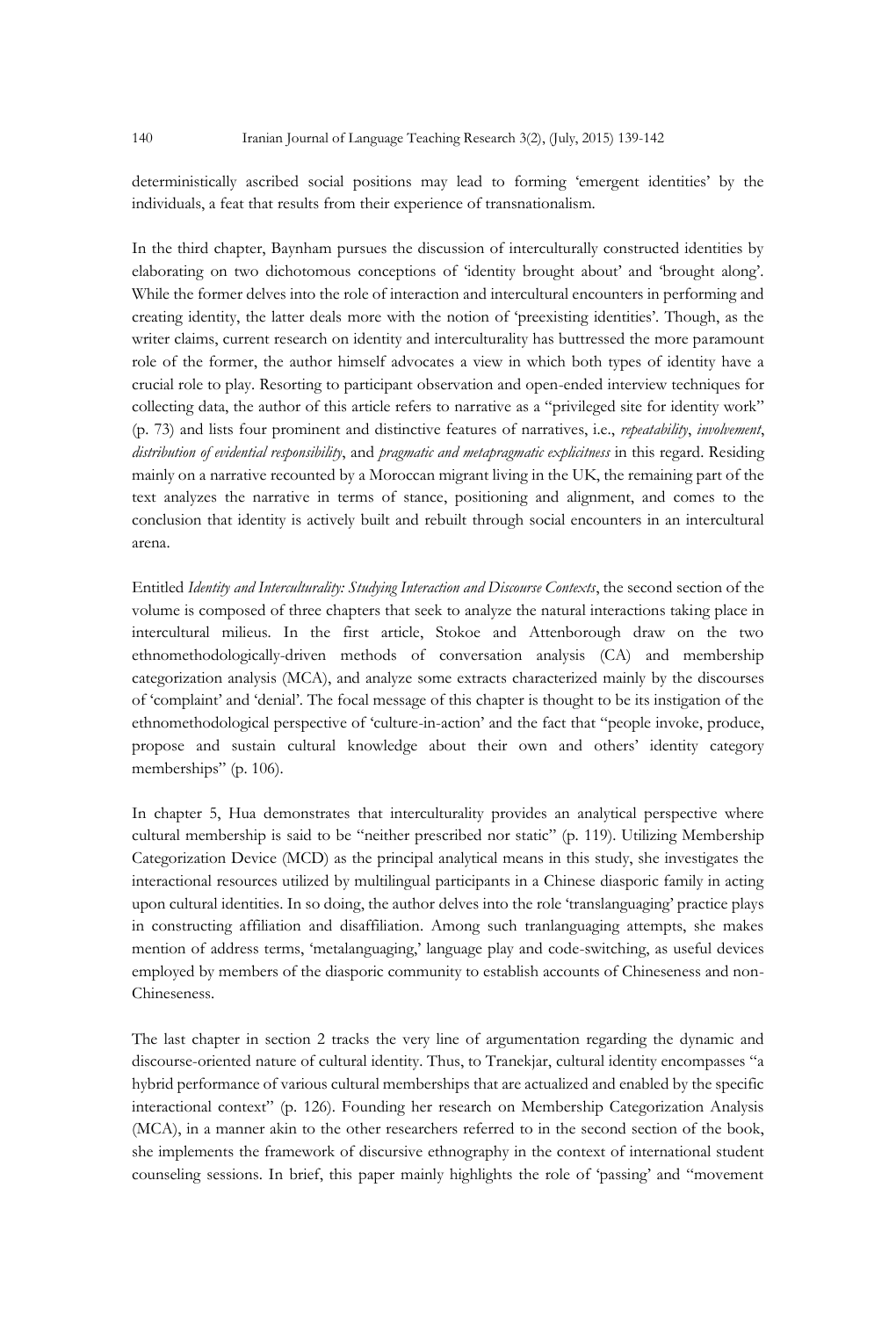between different membership categories" (p. 145) as the key components by means of which multiple cultural identities "are constantly established, negotiated and shifted" (p. 145) in the ongoing process of interaction.

The two chapters in section 3 deal with "social and cultural practices related to wider global and historical processes" (p. 20). Chapter 7 of the volume looks into the concept of cultural diversity in ethnographic research. Conducting her study in the context of Orthodox Christians in Egypt, the author of this article raises important questions about the simultaneous process of constructing and exploring differences in relation to ethnography as a method. This paper capitalizes on the claim "that any encounter between researcher and interlocutor is informed by differences" (p. 152). Thus, throughout the chapter, issues of access, autoethnography, and interactionism are highlighted and interactions between the researcher and her object in three different pieces of fieldwork are presented.

Chapter 8 illustrates "how postcolonial reflections and critical research on development inform each other in projects that concern questions of identity and interculturality" (p. 149). The chapter presents and discusses a chart used in an ongoing preparation of a partnership-based research project. The chart serves as a useful tool to substantiate, verify, and correct the partners' subjective experience of different agents and of the process. It prevents the researcher from merely recording answers that confirm our assumptions and helps in identifying what discourses define problems and solutions.

The last section of the book, dubbed *Identity and Interculturality: Revisiting Concepts and Analytical Foci*, is comprised of two chapters written by two scholars from the field of cultural studies, i.e. Frello and Kramsch. In the penultimate chapter of the book, the author "problematizes the concept of cultural hybridity" (p. 191) via making the important distinction between hybridity as 'displacement' and as 'blending'. Her goal is to open up the ontological aspect of interculturality by questioning the construction of different cultures and their boundaries. Importantly, the chapter also examines the confusion between the concept of culture and other concepts such as race and ethnicity.

Ultimately, Chapter 10 underscores the confusion created about the two relevant, yet different, notions of identity and subjectivity. In the author's eyes, identity in language learning and teaching has lost its historical dimension, while subjectivity clearly includes the ideas of memory, imagination and emotion. The chapter presents a call for keeping the two notions separate in applied linguistics research while triggering methodological cooperation between the two notions.

Altogether, with its inclusion of the majority of big names in the domains of interculturality and identity, the book features as a comprehensive collection of seminal works in this area. The key characteristic of the book that renders it a bit different from, and hence more noteworthy than other comparable publications in the field is the step-by-step and detailed manner in which the methodological delicacies of research within the domain of interculturality is elucidated. This invaluable attribute of the volume sure has turned it to a handy guidebook for fledgling researchers who are interested in research within this burgeoning discipline.